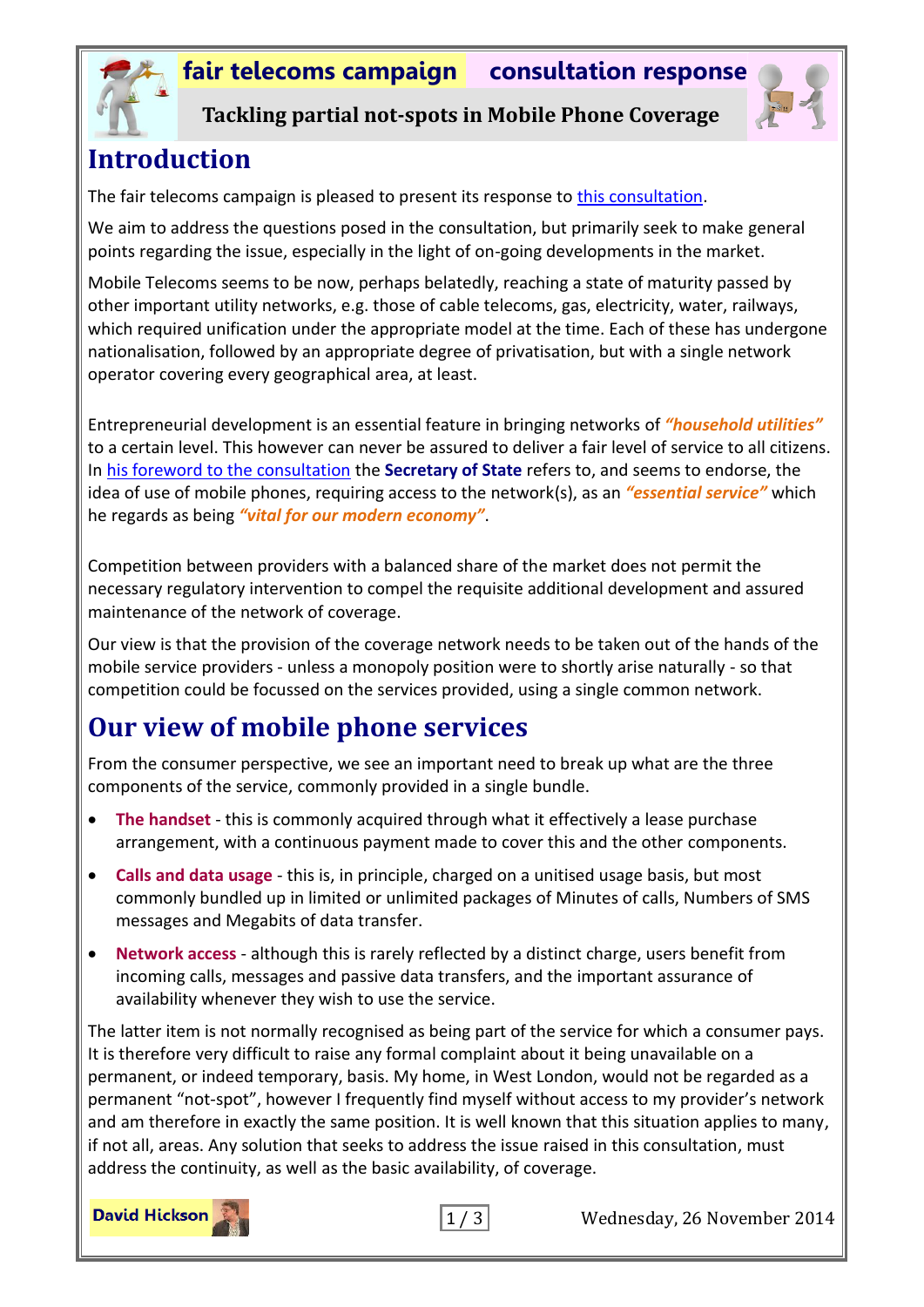# **fair telecoms campaign consultation response**



**Tackling partial not-spots in Mobile Phone Coverage**



#### **Unbundling of mobile service components**

It was probably necessary that the provision of all aspects of mobile service (handset, usage and access) had to be offered all together, by a number of full service providers, whilst the market was in its infancy. It has now developed to a point where this can no longer be justified as being the standard model. There is no reason why a discounted deal incorporating all three components could not be offered together, however they have to be clearly identified separately.

Now that handsets are not related to specific network and service technologies, we also see it as essential that the commercial arrangements for the lease/purchase of a handset be seen as separate from the service usage, in all cases. Consumers need to recognise how their monthly subscription is broken down between the components, not least so that the respective terms (commitment to a period at a particular rate) can readily be separated.

However it may be provided, whether indirectly by a MVNO or directly by a MNO, continual and (however qualified) universal access to the network must be clearly identified as part of what a mobile user is paying for. Continuity of service is commonly seen as essential, so that important calls and messages are not missed. Parents giving their children a second-hand handset with a PAYG SIM holding minimal credit desperately need the assurance that contact could be made in either direction at any time - the fact that this facility appears to be "free of charge" is of no use to them whatsoever, indeed it undermines that essential assurance.

Effective regulation of a commercial market demands that the relevant components are identified.

### **Models for a single network**

The underlying view behind this consultation is that competition between parallel networks no longer serves consumers well, and so the time has come to remove the complications and disadvantages that this inevitably causes. Competition may have been necessary to prompt technical development up to the point we have reached, but as with all the other networks that are regarded as vital utilities, now is the time to move on to another model.

Landline telephony offers two models that could be of relevance to consideration of the present situation.

The original "copper wire" network was made a public monopoly under the **GPO**. This has now become **BT Openreach** - a privately owned but tightly regulated operation, giving access to competing service providers.

The **Virgin Media** fibre-optic network became a single entity as a result of a series of commercial consolidations over a long period.

Already the management of the (recently 5, now 4) networks is, by agreement, in the hands of two providers, **MBNL** and **CITL**. Changed ownership of the remaining MNOs is currently open to question, with major players being seen to show a strong interest. It is therefore far from unlikely that significant changes in the present structure will ensue, regardless of interventions such as those referred to in the consultation. A single provider of *'the network'* may emerge naturally.

The possibility of an intervention to create a *'mobile version of Openreach'* may need to be considered.





2 / 3 Wednesday, 26 November 2014